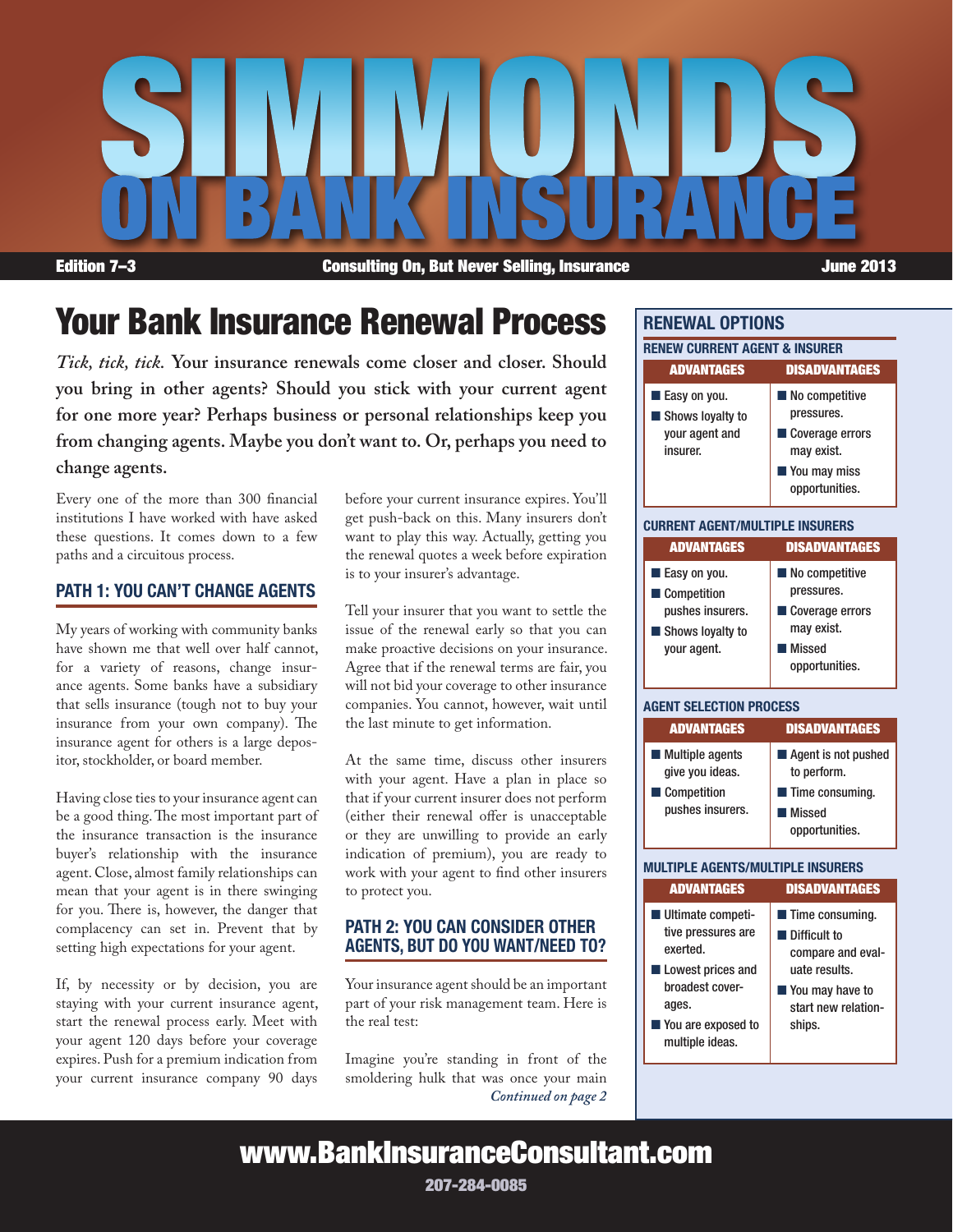#### *Continued from page 1*

office. The fire was fast and devastating. Is your current insurance agent the person you want standing next to you?

If your answer is anything but an immediate and resounding "Yes!" then it's time to think about finding a new insurance agent (or a great bank insurance consultant).

#### Negotiate Your Renewal, WHATEVER PATH YOU TAKE

There are several common parts to whatever path you take in the chart above. The most important thing is to always negotiate with insurers before you bind coverage. Premium setting is an art, not a science. Insurers have guidelines for pricing and for coverage offerings. There is always room for negotiation.

Underwriters can debit your premiums by 25% in most cases. They can also credit your premiums by 25%. Right there is a 50% swing in premium that is at the discretion of the underwriter. Every insurance company has multiple subsidiary insurers. Those subsidiary companies have different rating structures and plans. Think of Subsidiary Insurer A as being the preferred insurer (with lower rates), and Subsidiary Insurer B as being the standard rated insurer.

Between standard and preferred, debits and credits, insurers have the ability to charge one bank \$50,000 (average rates), an identical bank \$31,875 (preferred rates), and a third bank \$71,875 (sub-standard rates) all for the same coverage.

Said another way, the same insurer can choose to charge you \$31,875, \$50,000, or \$71,875 for your insurance. Underwriter's choice. Premium depends on insurer preference, your desirability, and (perhaps most importantly) what the insurer thinks they need to do to keep or get your business.

Negotiate your premiums. Negotiate the coverage. Ask for coverage enhancements while keeping the premium the same.

Negotiation before your coverage is bound is the most underused tool in insurance buying.



### Have You Bid Your Insurance Recently?

Competition among agents and insurers is the key to getting the best price, coverage, and service. Let the nudge of competitive pressures push them to work harder for you.

Competition means that nobody is sure who will win, and everyone could lose.

Having your insurance agent get multiple quotes from many insurers injects some competition into the process. However, having two agents fighting it out means that the gloves are off and everyone is in there scrapping for your business.

One agent with multiple insurers is not pushed to get everything from the insurers he may get what he can, but he is not forced to get everything.

One agent quoting multiple insurers can get away with accepting the quotes he is given and presenting them to you.

When there are multiple insurance agents competing for your business, multiple phone calls are made. Supervisors are called in. Everyone scrambles because they have no idea what the other agent is presenting and nobody wants to lose.

When multiple agents are involved in your account, vying for your business, insurers are called at the last minute and asked for a bit more credit and a bit more coverage.

However, you are not well served by bidding your insurance every year. The process is exhausting for agents, and it involves the resources of your bank. Agents who compete and do not win will resent the work they put in for no reward. The insurance company underwriters will also feel left out. Bidding every three to five years is an effective course. It gives you a chance to see the work your agent does for you. You get to build a relationship with an agent and insurer.

#### Renewing When You Don't Bid

So you're in-between bids, meaning that you bid your coverage within the last few years. Follow the process I described above in the discussion of what to do when you can't change agents:

- $\blacksquare$  Start the renewal process early.
- **n** Insist on getting premium and coverage indications from your agent and insurer 90 days before your program expiration date.
- Talk with your agent about other insurers.
- Negotiate, negotiate, negotiate.

The insurance you have now has little to do with the insurance you'll have after renewal. An aggressive, strategic process of reviewing your exposures and working with insurers will lead to the best coverage, service, and price. Isnt that what this is all about?

## www.BankInsuranceConsultant.com

Scott@ScottSimmonds.com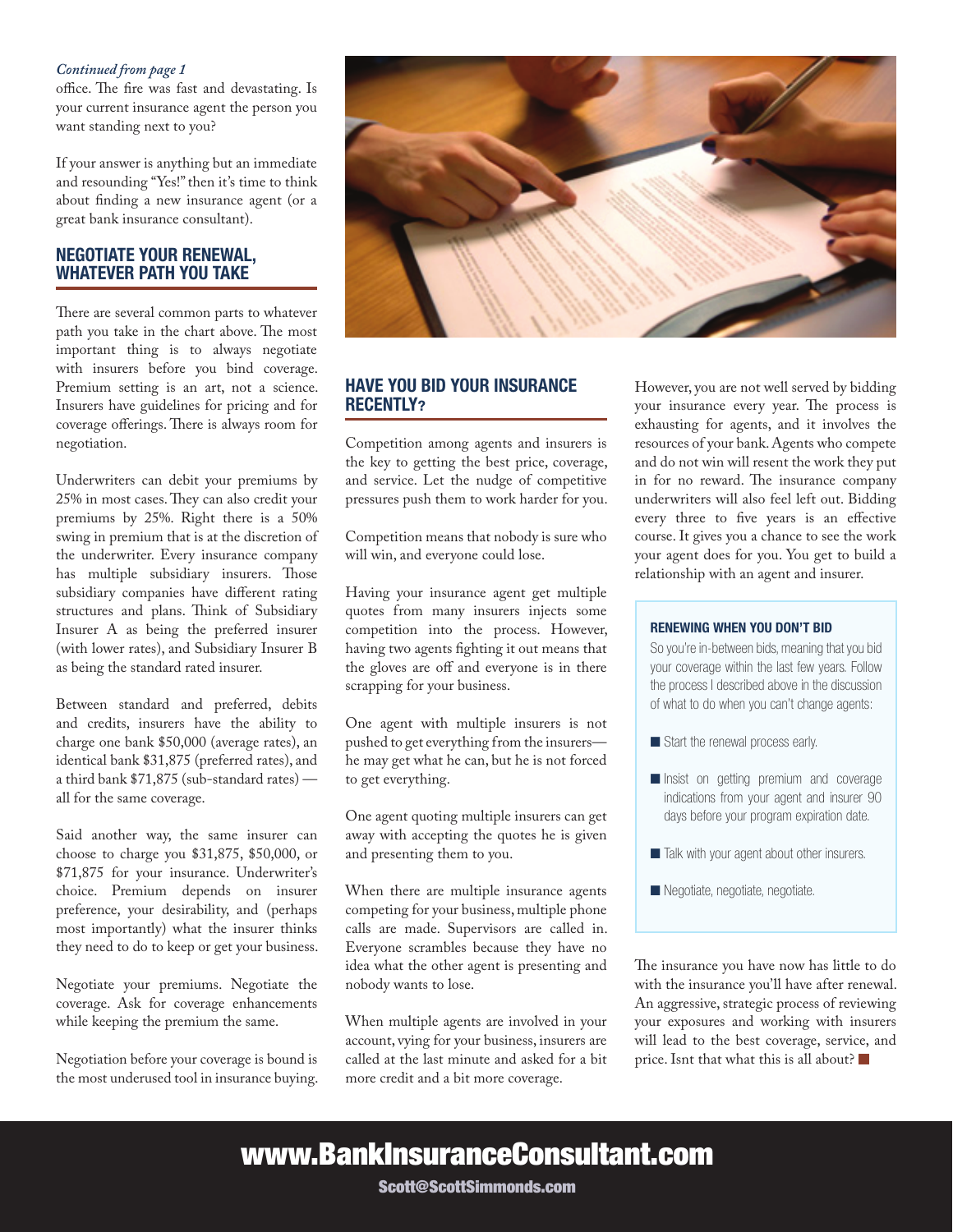

## www.BankInsuranceConsultant.com

207-284-0085